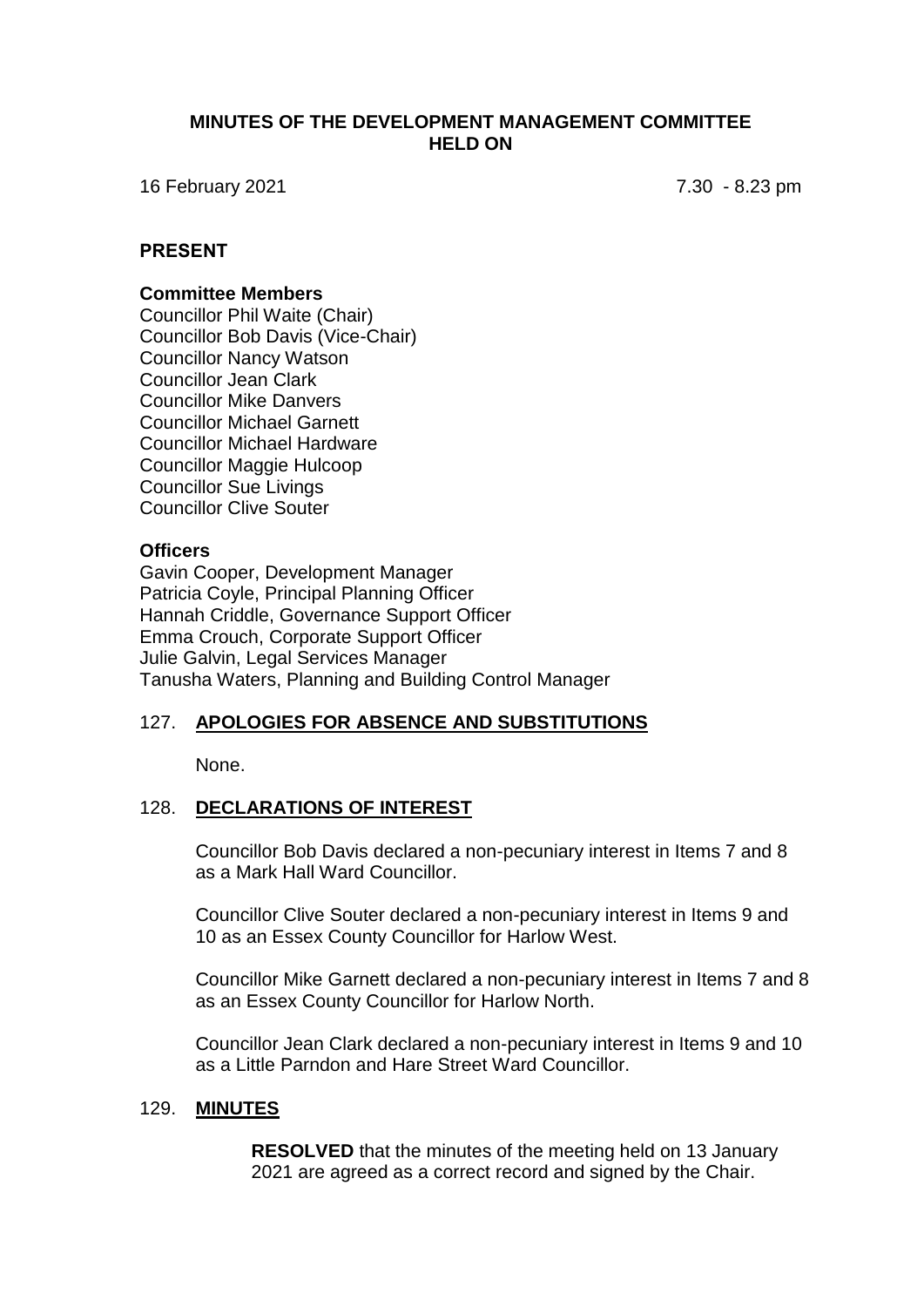# 130. **MATTERS ARISING**

None.

# 131. **WRITTEN QUESTIONS**

None.

# 132. **PROCEDURE FOR CONSIDERATION OF PLANNING APPLICATIONS**

**RESOLVED** that the procedure for the conduct of the meeting be noted.

## 133. **HW/FUL/18/00553 - PROPOSED 1A, QUEENSGATE CENTRE, EDINBURGH WAY**

The Committee received a report and application (HW/FUL/18/00553) on the minor external alterations to elevations of Unit 1A to accommodate a food store (Class A1) and reconfiguration of car parking.

The Committee also received a supplementary report containing information which had been received after the publication of the agenda.

Presentations were heard from a support and the applicant's agent.

**RESOLVED** that planning permission is **GRANTED** subject to the conditions set out in the report.

# 134. **HW/REM/VAR/20/00519 - 10 ST JAMES CENTRE, EAST ROAD**

The Committee received a report and application (HW/REM/VAR/20/00519) on the variation of condition in relation to planning application ref. HW/ST/03/00057: Condition 3 to enable The Range to sell a limited range of ancillary food and drink items.

The Committee also received a supplementary report containing information which had been received after the publication of the agenda.

**RESOLVED** that planning permission is **GRANTED** subject to the conditions in the report.

# 135. **HW/FUL/20/00543 - HILLCREST, HARBERTS ROAD**

The Committee received a report and application (HW/FUL/20/00543) on the proposal for 2 x two bed chalet bungalows with a study, car parking, amenity space and soft landscaping.

A presentation was heard from the applicant's agent.